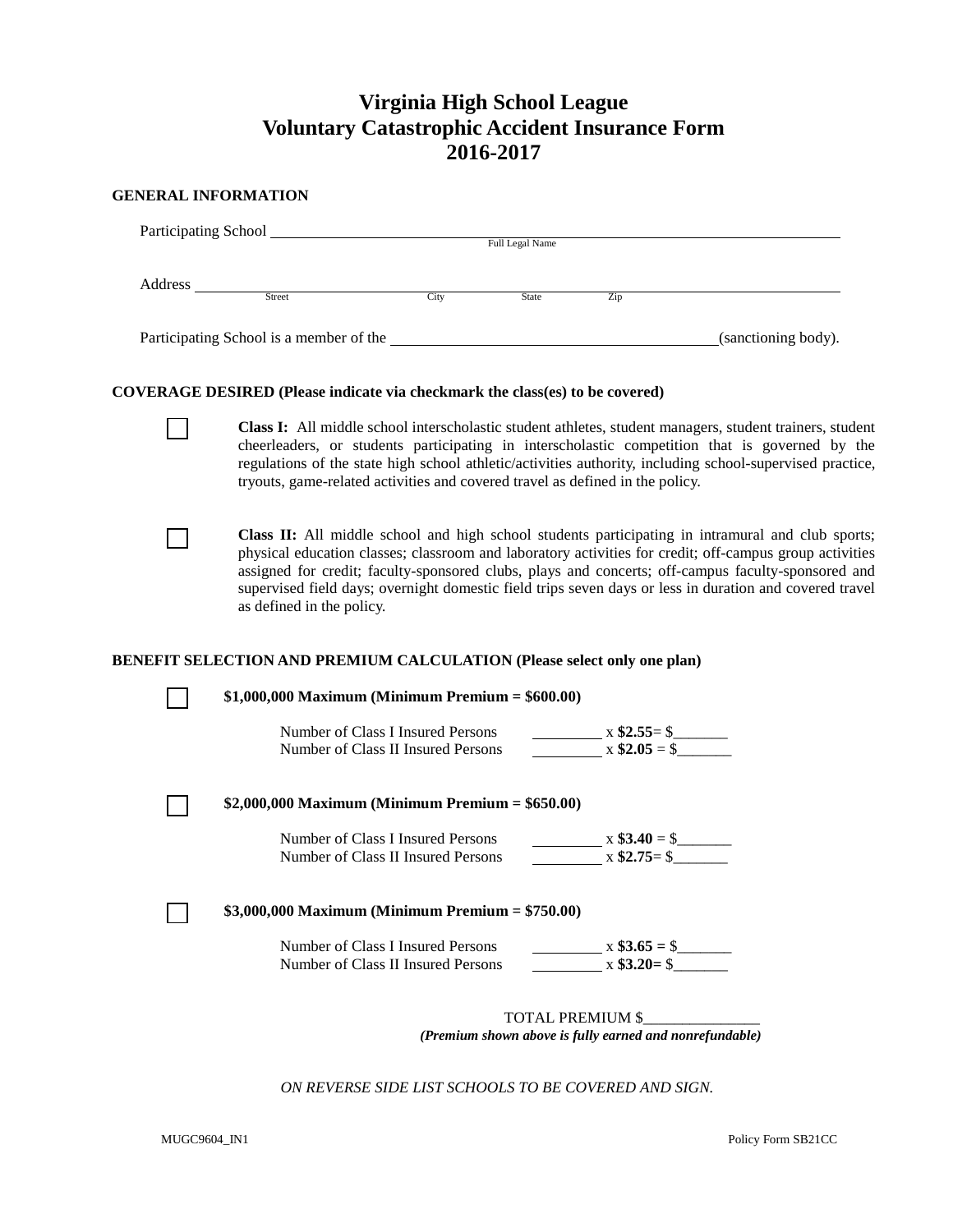# NAMES OF SCHOOLS AND GRADES TO BE COVERED # OF STUDENTS

|  | ۰ |
|--|---|
|  |   |
|  |   |
|  |   |
|  |   |
|  |   |
|  |   |

#### **PREMIUM PAYMENT**

Make your check payable to Mutual of Omaha and mail it with this form and the completed application to:

# **Mass Benefits Consultants, Inc. P.O. Box 828 Annandale, VA 22003-0828**

It is understood that the effective date of coverage under this program will be , or if later, the date this form and the premium are received by the Company.

# **Coverage underwritten by Mutual of Omaha Insurance Company; 3300 Mutual of Omaha Plaza; Omaha, NE 68175**

| All above information requested is required for policy issuance. The licensed agent is required to complete the |  |
|-----------------------------------------------------------------------------------------------------------------|--|
| section below. Policies can not be issued without all the required information being completed.                 |  |

| <b>Local/Regional Licensed Agency</b>                       |                                   |  |  |
|-------------------------------------------------------------|-----------------------------------|--|--|
| Agency Name: Mass Benefits Consultants, Inc.                |                                   |  |  |
| Agent Name (Printed): Linda S Walker                        | Agent Address: 7212 Poplar Street |  |  |
| City, State, Zip: Annandale, VA 22003                       | Phone Number: 703-256-7800        |  |  |
| (Licensed Agent)<br>Email Address: lwalker@massbenefits.com | Date:                             |  |  |